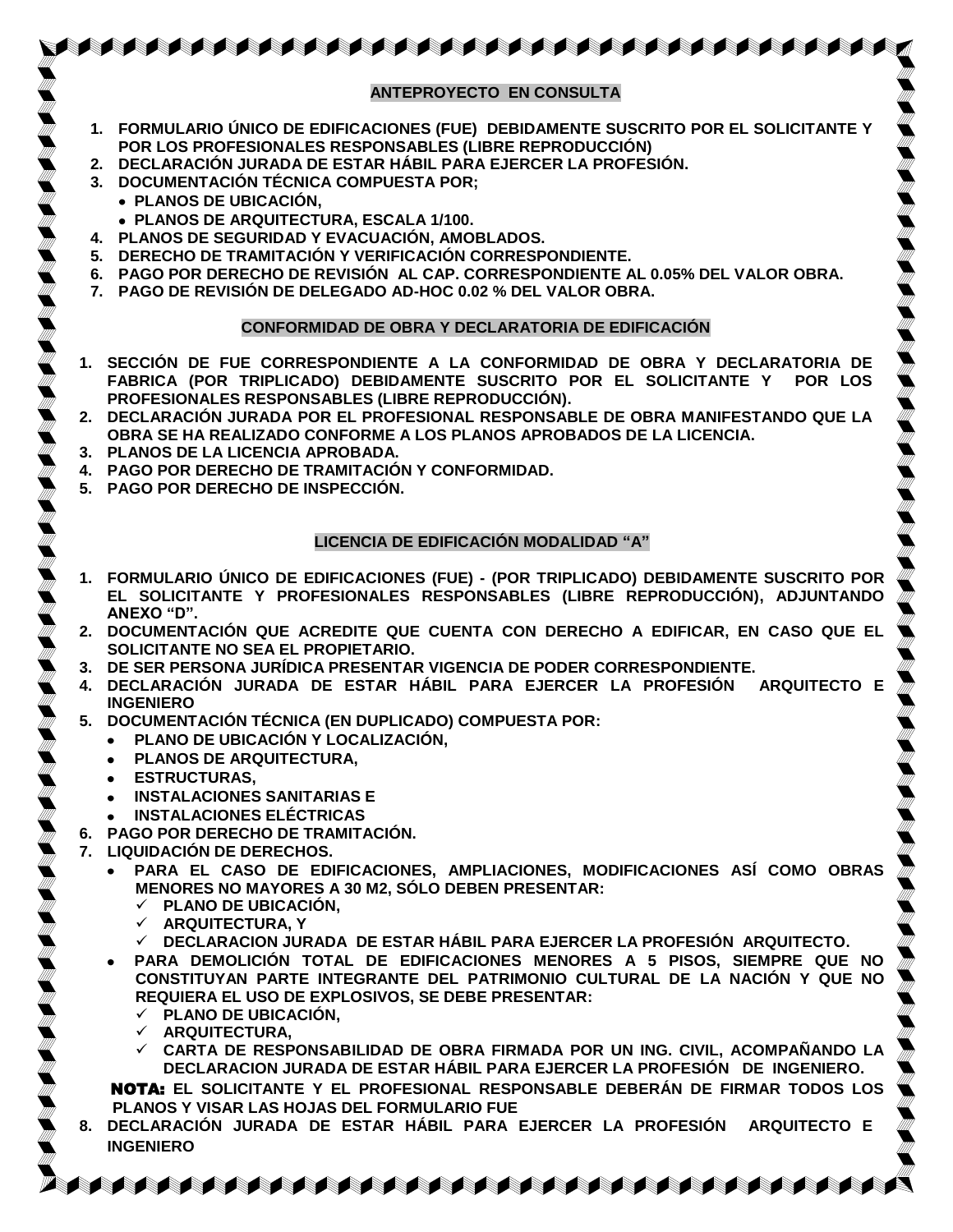- **1. [FORMULARIO ÚNICO DE EDIFICACIONES \(FUE\) -](http://www.mdsmp.gob.pe/data_files/fue-lic.pdf) (POR TRIPLICADO) DEBIDAMENTE SUSCRITO POR EL SOLICITANTE Y POR LOS PROFESIONALES RESPONSABLES (LIBRE REPRODUCCIÓN) ADJUNTANDO ANEXO "D".**
- **2. DOCUMENTACIÓN QUE ACREDITE QUE CUENTA CON DERECHO A EDIFICAR, EN CASO QUE EL SOLICITANTE NO SEA EL PROPIETARIO.**
- **3. DE SER PERSONA JURÍDICA PRESENTAR VIGENCIA DEL PODER CORRESPONDIENTE.**
- **4. DECLARACIÓN JURADA DE ESTAR HÁBIL PARA EJERCER LA PROFESIÓN ARQUITECTO E INGENIERO.**
- **5. CERTIFICADO DE FACTIBILIDAD DE SERVICIOS PARA OBRA NUEVA DE USO MULTIFAMILIAR O FINES DIFERENTES AL DE VIVIENDA, CAMBIA DE UNIFAMILIAR A MULTIFAMILIAR**
- **6. DOCUMENTACIÓN TÉCNICA (POR DUPLICADO) COMPUESTA POR:** 
	- $\bullet$ **PLANOS DE UBICACIÓN,**
	- **PLANOS DE ARQUITECTURA,**
	- **ESTRUCTURAS,**
	- **INSTALACIONES ELÉCTRICAS,**
	- **INSTALACIONES SANITARIAS,**
	- **Y OTRAS, DE SER EL CASO,**
	- **ESTUDIO DE MECÁNICA DE SUELOS,**
	- **MEMORIAS JUSTIFICATIVAS POR ESPECIALIDAD.**  $\bullet$
- **7. PAGO POR DERECHO DE LICENCIA.**
- **8. LIQUIDACIÓN DE DERECHOS**
- **9. PÓLIZA CAR (TODO RIESGO CONTRATISTA), SEGÚN LAS CARACTERÍSTICAS DE LA OBRA A EJECUTARSE VIGENTE DURANTE TODO EL PERIODO DE LA OBRA (ART. 51, LITERAL DEL REGLAMENTO DE LA LEY Nº 29090).**
	- **DE SER EL CASO PLANO DE SOSTENIMIENTO DE EXCAVACIONES, DE ACUERDO AL ART. 33° DE LA NORMA E-050 DEL REGLAMENTO NACIONAL DE EDIFICACIONES, DEBERÁ PRESENTAR ACOMPAÑADO DE MEMORIA DESCRIPTIVA EN LA QUE SE PRECISE LAS CARACTERÍSTICAS DE LAS EXCAVACIONES Y LAS EDIFICACIONES COLINDANTES, CON INDICACIÓN EXPRESA DEL Nº DE PISOS Y SÓTANOS; ADJUNTAR FOTOS.**

#### **LICENCIA DE EDIFICACIÓN MODALIDAD "C" Y "D" CON COMISIÓN TÉCNICA**

- **1. [FORMULARIO ÚNICO DE EDIFICACIONES \(FUE\) -](http://www.mdsmp.gob.pe/data_files/fue-lic.pdf) (POR TRIPLICADO) DEBIDAMENTE SUSCRITO POR EL SOLICITANTE Y POR LOS PROFESIONALES RESPONSABLES (LIBRE REPRODUCCIÓN).**
- **2. DOCUMENTACIÓN QUE ACREDITE QUE CUENTA CON DERECHO A EDIFICAR, EN CASO QUE EL SOLICITANTE NO SEA EL PROPIETARIO.**
- **3. DE SER PERSONA JURÍDICA PRESENTAR VIGENCIA DEL PODER CORRESPONDIENTE.**
- **4. DECLARACIÓN JURADA DE ESTAR HÁBIL PARA EJERCER LA PROFESIÓN ARQUITECTO E INGENIERO**
- **5. CERTIFICADOS DE FACTIBILIDAD DE SERVICIOS PARA OBRA NUEVA (AGUA, DESAGÜE, LUZ).**
- **6. DICTAMEN DE CONFORME DEL ANTEPROYECTO CON LOS PLANOS RESPECTIVOS.**
- **7. DOCUMENTACIÓN TÉCNICA COMPUESTA POR:** 
	- **PLANOS DE UBICACIÓN,**   $\bullet$
	- **ARQUITECTURA, ESTRUCTURAS,**
	- **INSTALACIONES ELÉCTRICAS,**
	- **INSTALACIONES SANITARIAS,**
	- **PLANO DE SEGURIDAD**
	- **Y OTRAS, DE SER EL CASO.**
	- **ESTUDIO DE MECÁNICA DE SUELOS,**
	- **MEMORIAS JUSTIFICATIVAS POR ESPECIALIDAD**
- **8. ESTUDIO DE IMPACTO AMBIENTAL Y VIAL APROBADO EN EL CASO QUE REQUIERA.**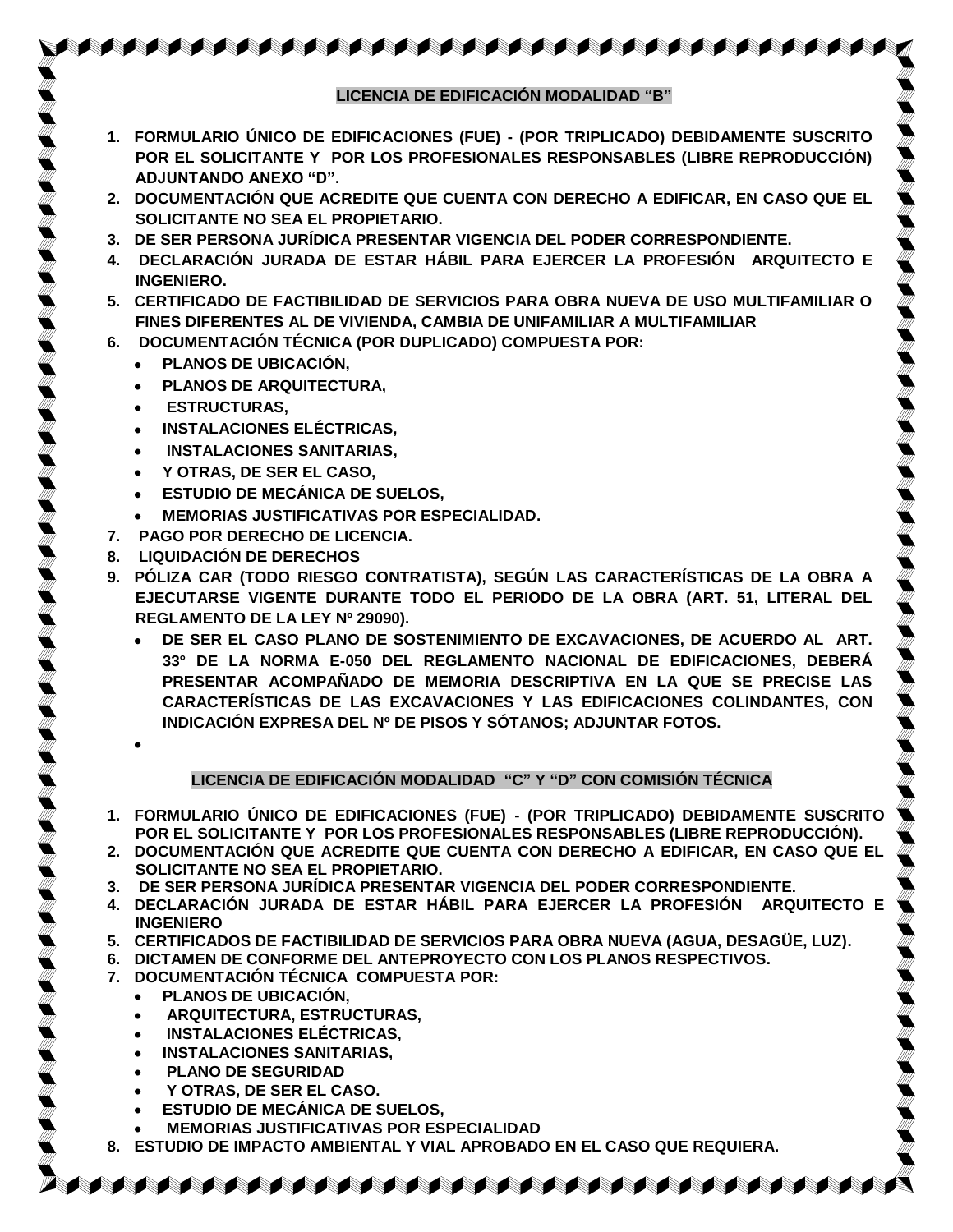- **9. PAGO POR DERECHO DE LICENCIA.**
- **10. RECIBO DE PAGO POR REVISIÓN DE PROYECTO A LOS COLEGIOS PROFECIONALES.**
- **11. PÓLIZA CAR (TODO RIESGO CONTRATISTA), SEGÚN LAS CARACTERÍSTICAS DE LA OBRA A EJECUTARSE VIGENTE DURANTE TODO EL PERIODO DE LA OBRA (ART. 51, LITERAL DEL REGLAMENTO DE LA LEY Nº 29090).**

NOTA.- **DE SER EL CASO PLANO DE SOSTENIMIENTOS.**

**LICENCIA EDIFICACIÓN MODALIDAD "C" Y "D" CON COMISION TÉCNICA DE AMPLIACIÓN, REMODELACIÓN Y PUESTA EN VALOR.**

- **1. [FORMULARIO ÚNICO DE EDIFICACIONES \(FUE\) -](http://www.mdsmp.gob.pe/data_files/fue-lic.pdf) (POR TRIPLICADO) DEBIDAMENTE SUSCRITO POR EL SOLICITANTE Y POR LOS PROFESIONALES RESPONSABLES (LIBRE REPRODUCCIÓN)**
- **2. DOCUMENTACIÓN QUE ACREDITE QUE CUENTA CON DERECHO A EDIFICAR, EN CASO QUE EL SOLICITANTE NO SEA EL PROPIETARIO.**
- **3. DE SER PERSONA JURÍDICA PRESENTAR VIGENCIA DEL PODER CORRESPONDIENTE.**
- **4. DECLARACIÓN JURADA DE ESTAR HÁBIL PARA EJERCER LA PROFESIÓN ARQUITECTO E INGENIERO.**
- **5. CERTIFICADO DE FACTIBILIDAD DE SERVICIOS PARA OBRA NUEVA.**
- **6. DICTAMEN DE CONFORME DEL ANTEPROYECTO CON LOS PLANOS RESPECTIVOS**
- **7. DOCUMENTACIÓN TÉCNICA COMPUESTA POR:**
	- $\bullet$ **PLANOS DE UBICACIÓN,**
	- **ARQUITECTURA DIFERENCIANDO EL LEVANTAMIENTO DE LA FÁBRICA EXISTENTE, FÁBRICA RESULTANTE Y/O PUESTA EN VALOR,**
	- $\bullet$ **PLANOS DE SEGURIDAD**
	- **PLANO DE ESTRUCTURAS DIFERENCIANDO LOS ELEMENTOS ESTRUCTURALES EXISTENTES, LOS ELIMINADOS Y LOS NUEVOS, DETALLAR EMPALMES.**
	- **PLANO DE INSTALACIONES DIFERENCIANDO LOS EXISTENTE A ELIMINAR Y LOS NUEVOS, DETALLAR EMPALMES,**
	- **EVALUACIÓN DE FACTIBILIDAD DE SERVICIOS SOBRE EL AUMENTO DE CARGAS Y/O DOTACIÓN DE AGUA.**
	- **PLANO DE SEGURIDAD,**
	- **ESTUDIO DE MECÁNICA DE SUELOS CUANDO SEA NECESARIO**
	- **MEMORIAS JUSTIFICATIVAS POR ESPECIALIDAD.**
- **8. AUTORIZACIÓN DE LA JUNTA DE PROPIETARIOS CUANDO SEA PROYECTOS DE INMUEBLES SUJETOS AL RÉGIMEN DE UNIDADES INMOBILIARIAS, PROP. EXCLUSIVA Y PROPIEDAD COMÚN.**
- **9. ESTUDIO DE IMPACTO AMBIENTAL Y VIAL APROBADO EN EL CASO QUE REQUIERA.**
- **10. PAGO POR DERECHO DE LICENCIA.**
- **11. RECIBO DE PAGO POR REVISIÓN DE PROYECTO A LOS COLEGIOS PROFESIONALES.**
- **12. PÓLIZA CAR (TODO RIESGO CONTRATISTA), SEGÚN LAS CARACTERÍSTICAS DE LA OBRA A EJECUTARSE VIGENTE DURANTE TODO EL PERIODO DE LA OBRA (ART. 51, LITERAL DEL REGLAMENTO DE LA LEY Nº 29090).**

**LICENCIA DE DEMOLICIÓN NO CONTEMPLADAS EN LAS MODALIDAD "A Y B", CON COMISIÓN TÉCNICA**

- **1. [FORMULARIO ÚNICO DE EDIFICACIONES \(FUE\) -](http://www.mdsmp.gob.pe/data_files/fue-lic.pdf) (POR TRIPLICADO) DEBIDAMENTE SUSCRITO POR EL SOLICITANTE Y POR LOS PROFESIONALES RESPONSABLES (LIBRE REPRODUCCIÓN).**
- **2. ACREDITAR QUE SOBRE EL BIEN NO RECAIGAN CARGAS Y/O GRAVÁMENES Y EN SU DEFECTO AUTORIZACIÓN DE LAS MIMAS.**
- **3. DOCUMENTACIÓN QUE ACREDITE QUE CUENTA CON DERECHO A EDIFICAR, EN CASO QUE EL SOLICITANTE NO SEA EL PROPIETARIO.**

- **4. SER PERSONA jurídica PRESENTAR VIGENCIA DEL PODER CORRESPONDIENTE.**
- AAAAAAAAAAAAAAAAAAAAAAAAAAAAAAAAAAAA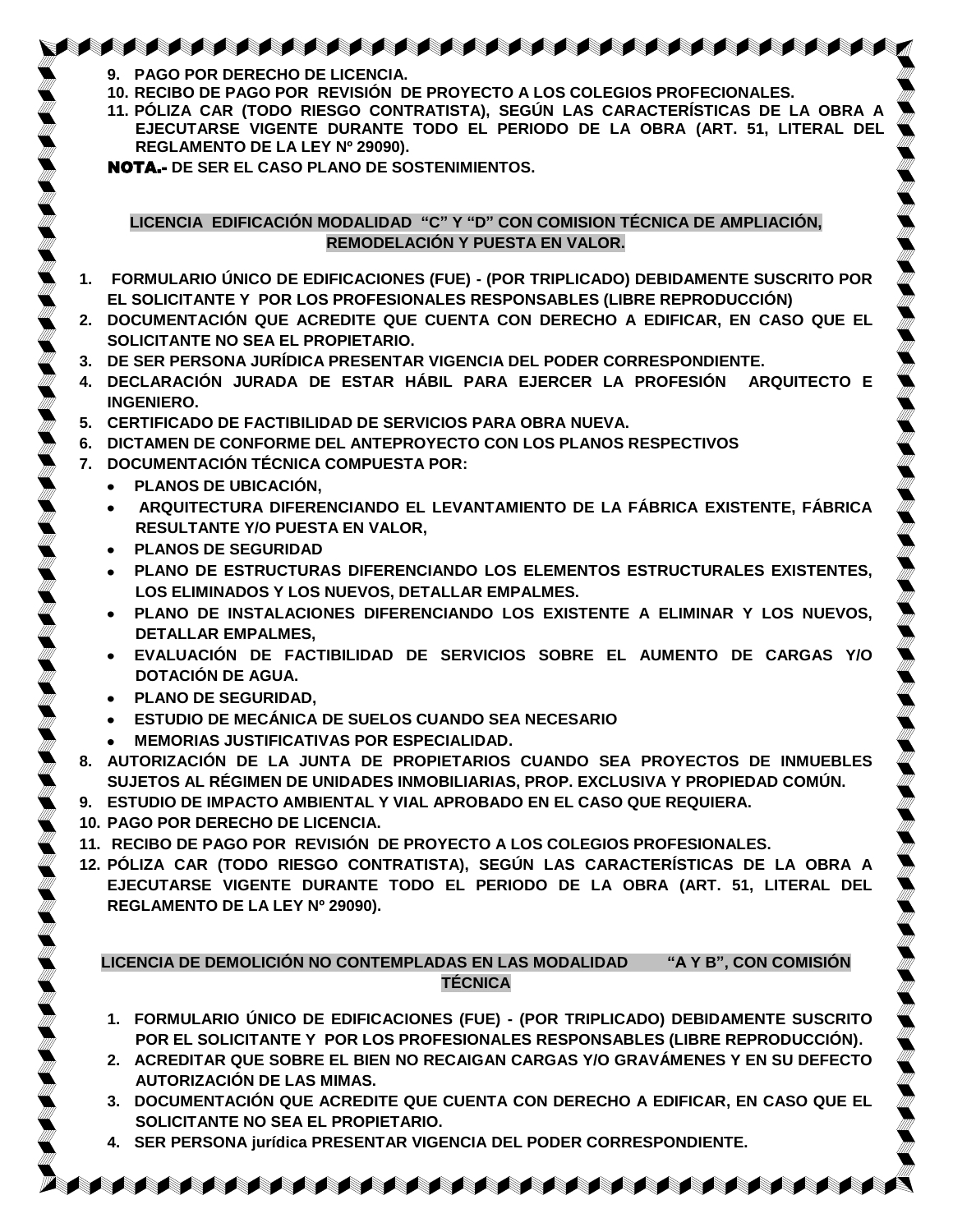- **5. DECLARACIÓN JURADA DE ESTAR HÁBIL PARA EJERCER LA PROFESIÓN ARQUITECTO E INGENIERO.**
- **6. DOCUMENTACIÓN TÉCNICA COMPUESTA POR:**
	- $\bullet$ **PLANOS DE UBICACIÓN Y LOCALIZACIÓN,**
	- **PLANOS DE ARQUITECTURA ESC. 1/75 DIMENSIONADOS ADECUADAMENTE DEFINIENDO**   $\bullet$ **LAS ZONA A DEMOLER, PERFIL Y ALTURAS DE EDIFICACIONES COLINDANTES HASTA UNA DISTANCIA DE 1.5 M.**
	- **PLANO DE CERRAMIENTO DEL PREDIO EN DEMOLICIONES TOTALES.**
- **7. EN CASO DE USO DE EXPLOSIVOS AUTORIZACIÓN DE LA DISCAMEC, COMANDO CONJUNTO DE LAS FF.AA. Y DEFENSA CIVIL.**
- **8. COPIA DE CARGO DE LA CARTA ENVIADA A LOS VECINOS COLINDANTES COMUNICÁNDOLES LA FECHA Y HORA DE LAS DETONACIONES.**
- **9. PAGO POR DERECHO DE TRAMITACIÓN.**
- **10. LIQUIDACIÓN DE DERECHOS**

NOTA.**- SI LA EDIFICACIÓN NO CUENTA CON DECLARATORIA DE FÁBRICA, LICENCIA O CONFORMIDAD DE OBRA, SE PRESENTARA:**

 **PLANO DE UBICACIÓN, LOCALIZACIÓN Y PLANO DE LEVANTAMIENTO DE LA EDIFICACIÓN; SIN PERJUICIO DE LAS SANCIONES DE LA MUNICIPALIDAD CONSIDERE.**

#### **CONFORMIDAD DE OBRA Y DECLARATORIA DE EDIFICACIÓN CON VARIACIONES**

- **1. SECCIÓN DE FUE CORRESPONDIENTE A LA CONFORMIDAD DE OBRA Y DECLARATORIA DE FABRICA (POR TRIPLICADO) DEBIDAMENTE SUSCRITO POR EL SOLICITANTE Y POR LOS PROFESIONALES RESPONSABLES (LIBRE REPRODUCCIÓN).**
- **2. ADJUNTAR EL FUE, AUTORIZACIÓN PARA CONSTRUIR Y PERSONERÍA JURÍDICA-CONSTITUCIÓN DE LA EMPRESA; SI EL QUE TRAMITA ES UNA PERSONA DIFERENTE AL QUE OBTUVO LA LICENCIA.**
- **3. PAGO POR DERECHO DE REVISIÓN DE PLANOS DE REPLANTEO**
- **4. PLANOS DE UBICACIÓN Y DE REPLANTEO DE ARQUITECTURA, PLANTAS, CORTES Y ELEVACIONES CON LAS MISMAS CARACTERÍSTICAS Y ESPECIFICACIONES DEL PROYECTO APROBADO, FIRMADO POR EL TITULAR Y EL PROFESIONAL RESPONSABLE DE LA OBRA.**
- **5. CARTA DE AUTORIZACIÓN DEL PROYECTISTA POR LAS MODIFICACIONES REALIZADAS.**
- **6. DECLARACIÓN JURADA DE ESTAR HÁBIL PARA EJERCER LA PROFESIÓN ARQUITECTO E INGENIERO.**
- **7. PRESUPUESTO DE LAS ÁREAS NO CONTEMPLADAS EN EL PROYECTO APROBADO; SI NO HUBIERA INCREMENTO DE ÁREAS EL PRESUPUESTO SE PRESENTARA A NIVEL DE SUBPARTIDAS, CON COSTOS UNITARIOS DE MERCADO PUBLICADOS EN MEDIOS ESPECIALIZADOS.**
- **8. PAGO POR DERECHO DE TRAMITACIÓN Y CONFORMIDAD.**
- **9. PAGO POR DERECHO DE INSPECCIÓN.**

#### **LICENCIA DE CERCO MODALIDAD "A"**

- **1. [FORMULARIO ÚNICO DE EDIFICACIONES \(FUE\) -](http://www.mdsmp.gob.pe/data_files/fue-lic.pdf) (POR TRIPLICADO) DEBIDAMENTE SUSCRITO POR EL SOLICITANTE Y PROFESIONALES RESPONSABLES (LIBRE REPRODUCCIÓN) ADJUNTANDO ANEXO "D".**
- **2. DOCUMENTACIÓN QUE ACREDITE QUE CUENTA CON DERECHO A EDIFICAR, EN CASO QUE EL SOLICITANTE NO SEA EL PROPIETARIO.**
- **3. DE SER PERSONA JURÍDICA PRESENTAR VIGENCIA DE PODER CORRESPONDIENTE.**
- **4. DECLARACIÓN JURADA DE ESTAR HÁBIL PARA EJERCER LA PROFESIÓN ARQUITECTO E INGENIERO.**

**A BERTA A BERTA KATA BERTA KATA BERTA BERTA BERTA BERTA**